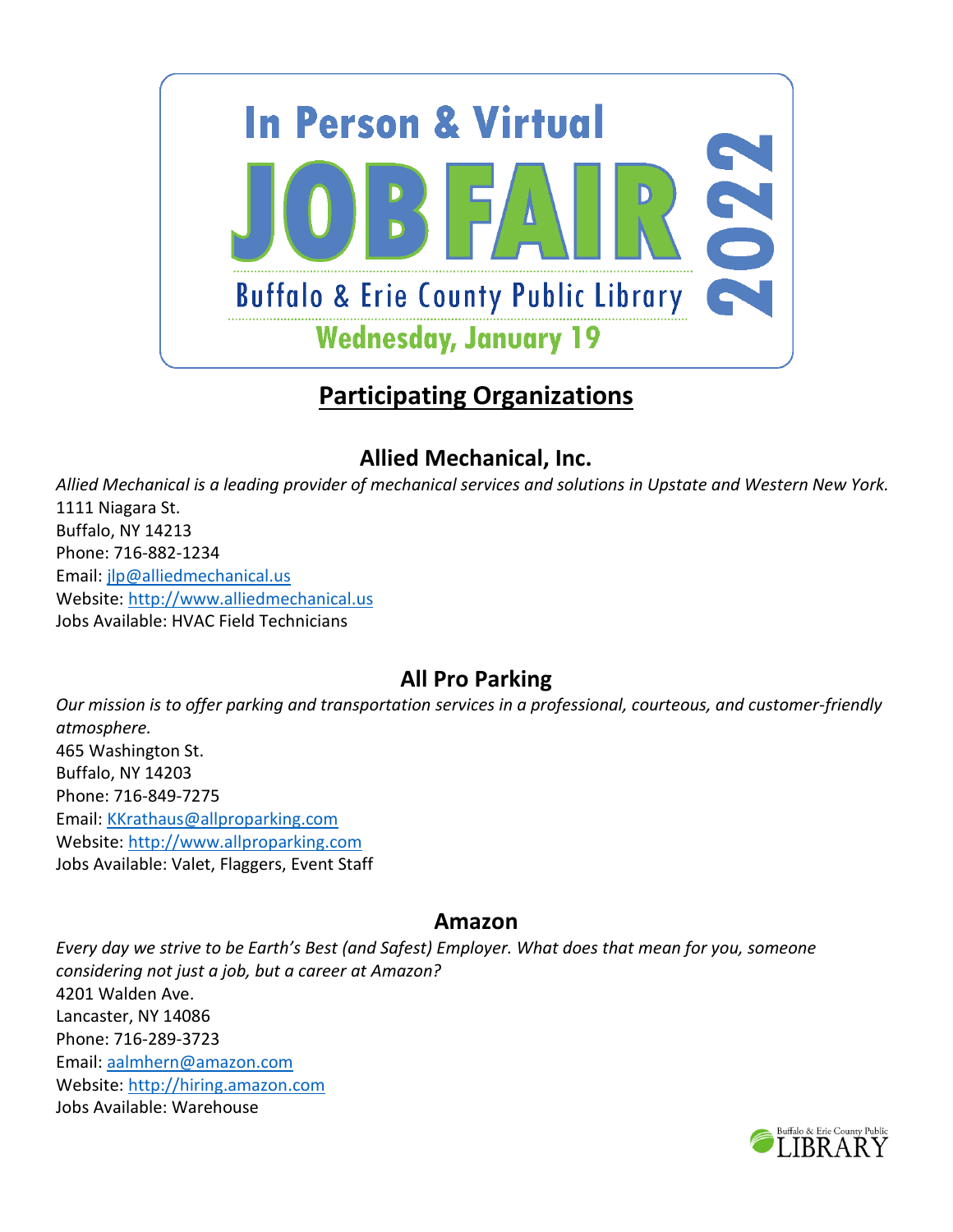### **An-Cor Industrial Plastics**

*We specialize in the design, engineering, manufacturing, installation and maintenance of custom Fiberglass Reinforced Plastic (FRP) industrial equipment.*  900 Niagara Falls Blvd. North Tonawanda, NY 14120 Phone: 716-695-3141 Email: [dkankiewicz@an-cor.com](mailto:dkankiewicz@an-cor.com) Website: [http://www.an-cor.com](http://www.an-cor.com/) Jobs Available: Manufacturing- Laminators

#### **Aries Transportation**

*Aries offers non-emergency medical transportation to appointments, hospitals or social events.*  85 River Rock Dr. #302 Buffalo, NY 14207 Phone: 716-362-9701 Email: [cbork@ariestransportation.com](mailto:cbork@ariestransportation.com) Website: [www.ariestransportation.com](http://www.ariestransportation.com/) Jobs Available: Drivers, Customer Service, Dispatchers

### **Big Ditch Brewing Company**

*Made from the best ingredients available, and crafted with just the right balance of art and science, Big Ditch beers are innovative, flavorful and drinkable…glass after glass.* 55 East Huron St. Buffalo, NY 14203 Phone: 716-908-0707 Email: [deborah.carella@bigditchbrewing.com](mailto:deborah.carella@bigditchbrewing.com) Website: [www.bigditchbrewing.com](http://www.bigditchbrewing.com/) Jobs Available: Packaging Technicians, Brewery Technicians, Restaurant Help

### **Buffalo Center for Arts and Technology**

*The BCAT model gives our adult learners the opportunity to not only receive a fee-free training and academic education, but professional development, a dedicated support system, and access to resources needed to be successful in a new career. At BCAT, you will create meaningful relationships, the skills needed to compete in today's workforce, and the power to choose a new path forward.*

1221 Main St. Buffalo, NY 14209 Phone: 716-259-1680 Email: [saxon@bufcat.org](mailto:saxon@bufcat.org) Website: [www.buffaloartstechcenter.org](http://www.buffaloartstechcenter.org/) Services Offered: Adult education programs

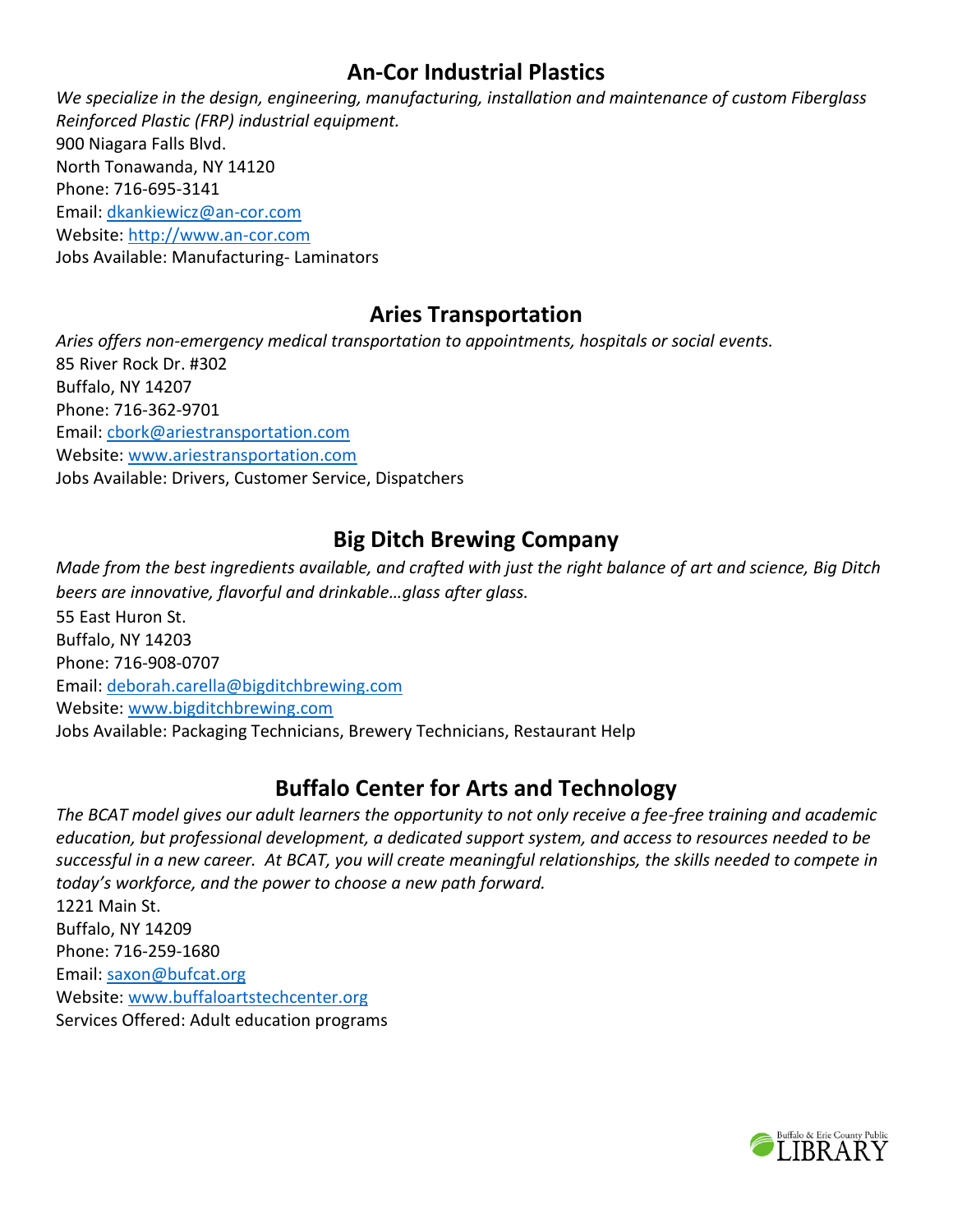## **Buffalo Employment and Training Center**

*The Buffalo Employment and Training Center brings together a variety of workforce development organizations, training agencies and employers in a convenient one-stop environment. The Center is open to anyone seeking employment and all services are FREE.* 77 Goodell St.

Buffalo, NY 14203 Phone: 716-856-5627 Email: [JJaskula@wdcinc.org](mailto:JJaskula@wdcinc.org) Website: [www.workforcebuffalo.org](http://www.workforcebuffalo.org/) Services Offered: Adult employment assistance

### **Buffalo Schools Adult Education**

*The Adult Education Division of the Buffalo Public School District is the premier education and workforce skills training provider in the Western New York region.* 389 Virginia St. Buffalo, NY 14201 Phone: 716-380-0293 Email: [sstachewicz@buffaloschools.org](mailto:sstachewicz@buffaloschools.org) Website: [http://www.upskill.org](http://www.upskill.org/) Services Offered: Adult education programs

#### **Combined Insurance**

*For nearly 100 years, Combined Insurance has been providing exceptional products that have helped millions of policyholders and their families plan for and protect their futures.* Phone: 716-998-8474 Email: [Ed.hanna@combined.com](mailto:Ed.hanna@combined.com) Website: [http://www.combinedinsurance.com](http://www.combinedinsurance.com/) Jobs Available: Sales/sales management

### **Delta Sonic Car Wash**

*Everyone's favorite car wash, gas station and convenience store!* 570 Delaware Ave. Buffalo, NY 14202 Phone: 716-541-2305 Email: [yamelgomez@deltasoniccarwash.com](mailto:yamelgomez@deltasoniccarwash.com) Website: [http://www.deltasoniccarwash.com](http://www.deltasoniccarwash.com/) Jobs Available: Full-time and Part-time in a variety of positions

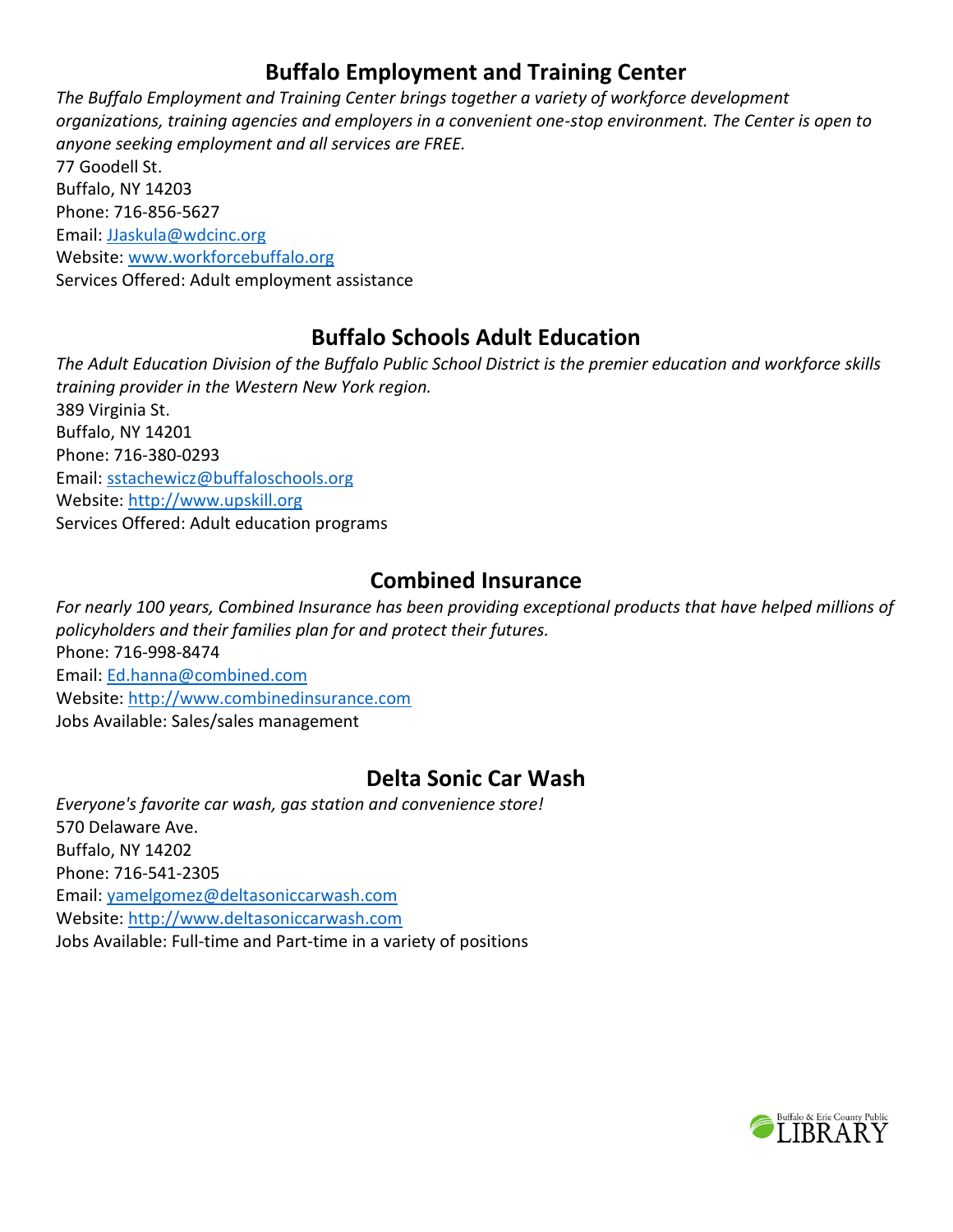### **Durham Staffing**

*As the leader in staffing solutions, we connect you with just the right job or person for you. You deserve more than just another temporary employment agency.* 6300 Transit Rd. Depew, NY 14043 Phone: 716-684-3333 Email: [aromance@durham.com](mailto:aromance@durham.com) Website: [http://www.durhamstaffing.com](http://www.durhamstaffing.com/) Jobs Available: Warehouse, Office, Medical

## **Highmark Blue Cross Blue Shield of WNY**

*One of America's leading health insurance organizations and an independent licensee of the Blue Cross Blue Shield Association, Highmark Inc. and its affiliated health plans work passionately to deliver high-quality, accessible, understandable, and affordable experiences, outcomes, and solutions to customers.* 257 W. Genesee St. Buffalo, NY 14202 Phone: 716-331-4844 Email: [anna.michotek@mybcbswny.com](mailto:anna.michotek@mybcbswny.com) Website: [http://www.highmarkbcbs.com](http://www.highmarkbcbs.com/) Jobs Available: Enrollers, Administrative Assistants

#### **HR Partners Staffing**

*People are the core of our business. We deliver the workforce talent and flexibility you need.* 2568 Walden Ave., Suite 102 Cheektowaga, NY 14225 Phone: 716-391-1718 Email: [jobs@hrpartnersstaffing.com](mailto:jobs@hrpartnersstaffing.com) Website: [http://www.hrpartnersstaffing.com](http://www.hrpartnersstaffing.com/) Jobs Available: Assembly, Production Line, Food Processing, Office, Machine Operators, Cleaner, Supervisors

### **Independent Nursing Care**

*Our mission and purpose is to complete your circle of care by promoting, maintaining and restoring overall good health, and well-being for the entire community- at home, at work and away.* 1038 David Rd. West Falls, NY 14170 Phone: 716-655-8776 Email: [jthompson@incnursing.com](mailto:jthompson@incnursing.com) Website: [http://www.independentnursingcare.com](http://www.independentnursingcare.com/) Jobs Available: RNs, Home Health Aides/Companions

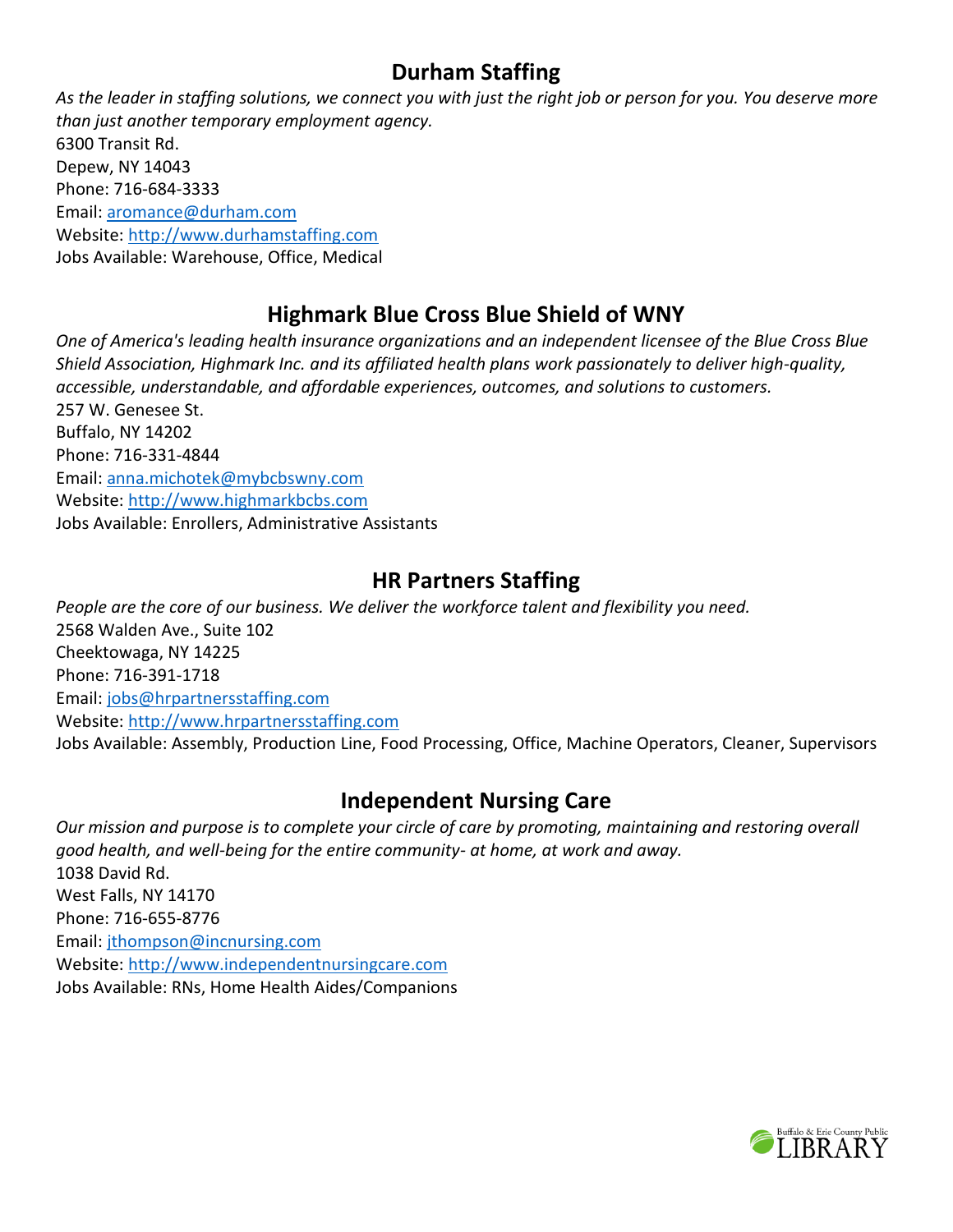### **Kaleida Health**

*Kaleida Health is the largest healthcare provider in Western New York, serving the area's eight counties with state-of-the-art technology and comprehensive healthcare services. Its expert, compassionate healthcare professionals are committed to providing the best possible outcomes and experience for patients and visitors.* 726 Exchange St. Buffalo, NY 14210 Phone: 716-568-6648 Email: [lpawlak@kaleidahealth.org](mailto:lpawlak@kaleidahealth.org) Website: [kaleidahealth.org/careers](http://kaleidahealth.org/careers) Jobs Available: PCAs, CNAs, RNs, LPNs, Housekeeping, Food Service, Patient Transport

#### **McGard, LLC**

*McGard is a manufacturer of high quality security products, wheel locks and chrome plated lug nuts. Our customers include some of the finest North American, Japanese and European automotive manufacturers, as well as government agencies, the military, municipalities, and the fuel industry.* 3875 California Rd. Orchard Park, NY 14127 Phone: 716-539-7222 Email: [hrsupport@mcgard.com](mailto:hrsupport@mcgard.com) Website:<http://www.mcgard.com/jobs> Jobs Available: CNC Support Technician, Customer Service Representative, Warehouse Utility Operator, Machine Operator

#### **MOD-PAC Corp.**

*For over 130 years, MOD-PAC has been a pioneer in the printing and manufacturing of premium quality folding cartons.* 1801 Elmwood Ave. Buffalo, NY 14207 Phone: 716-566-9240 Email: [ksmieleck@modpac.com](mailto:ksmieleck@modpac.com) Website: [http://www.modpac.com](http://www.modpac.com/) Jobs Available: Entry Level Production, Machine Operators

### **The Mentholatum Company**

*Driven by scientific research, technology, and keeping a pulse on consumers' aspirations, the global Rohto Mentholatum teams are dedicated to providing effective solutions for our consumers' personal needs through developing high quality, innovative new products.* 707 Sterling Dr. Orchard Park, NY 14127 Phone: 716-558-1347 Email: [justice@mentholatum.com](mailto:justice@mentholatum.com) Website: [us.mentholatum.com](http://us.mentholatum.com/) Jobs Available: Production

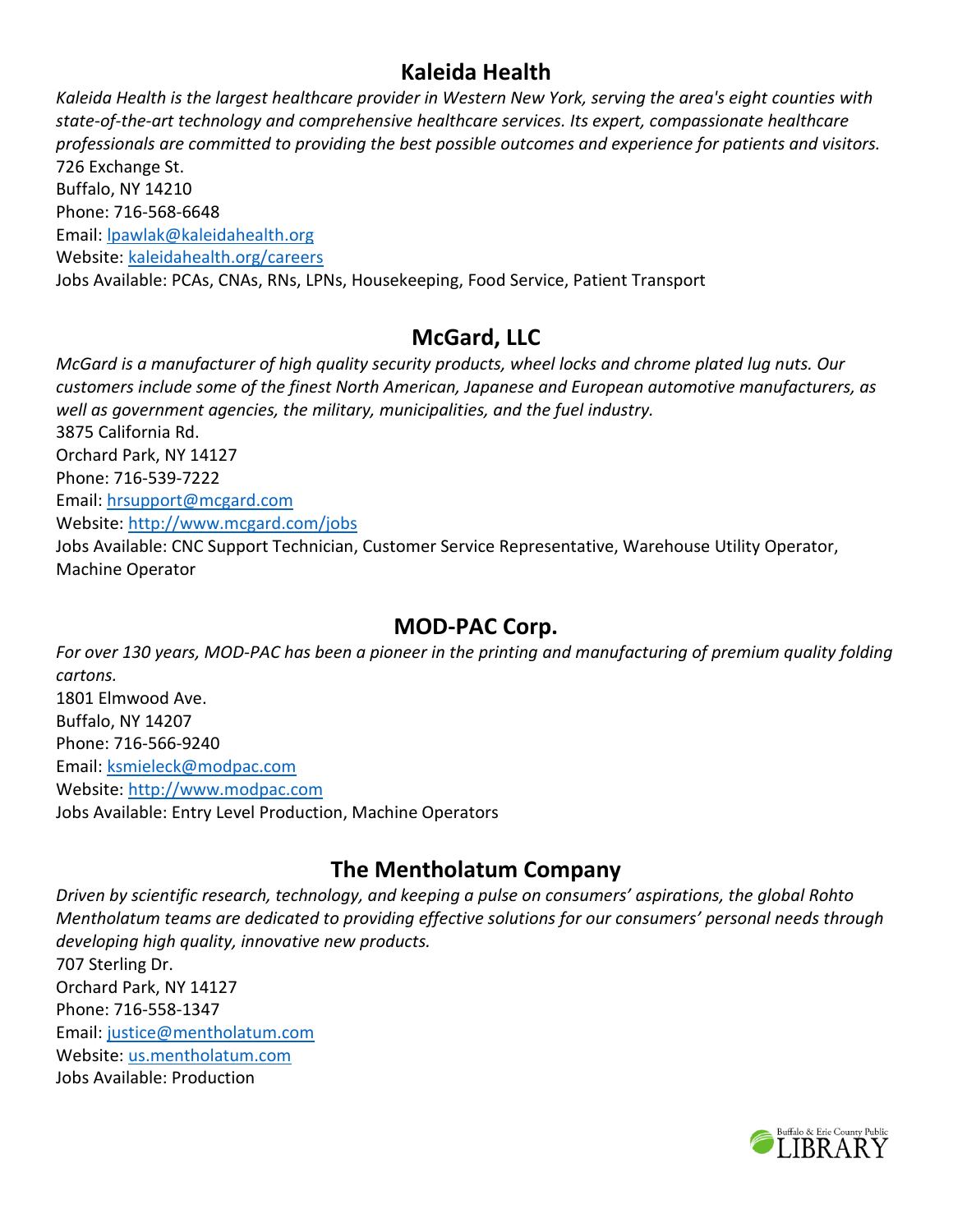#### **NCAComp, Inc.**

*We provide workers' compensation solutions to a diverse client base, which includes public and private organizations, insurance companies, nonprofits and government agencies.* 14 Lafayette Sq., Suite 700 Buffalo, NY 14203 Phone: 716-842-0045 Email: [sjurek@ncacomp.com](mailto:sjurek@ncacomp.com) Website: [ncacomp.com/about/careers](http://ncacomp.com/about/careers) Jobs Available: Experienced WC Adjuster, Adjuster Trainee

#### **New View Alliance**

*New View Alliance is the parent company of Gateway-Longview, Inc., and New Directions Youth & Family Services, Inc., providing both agencies with strategic planning, advocacy and shared administrative support for finance, human resources, information technology, corporate integrity and DEIJ (Diversity, Equity, Inclusion, and Justice.* Phone: 716-535-1744 Email: [tchavers@ndyfs.org](mailto:tchavers@ndyfs.org) Website: [http://www.newviewalliance.org](http://www.newviewalliance.org/)

Jobs Available: Primarily Human Service jobs, from entry level to master's degree

### **Northland Workforce Development Training Center**

*The vision of Northland is to be the premiere model of a public/private partnership providing education, training and workforce development services that are industry driven and employment focused.* 683 Northland Ave. Buffalo, NY 14211 Phone: 716-436-3229 Email: [lwilliams@northlandwtc.org](mailto:lwilliams@northlandwtc.org) Website: [http://www.northlandwtc.org](http://www.northlandwtc.org/) Services Offered: Vocational training

### **NYS Department of Corrections and Community Supervision**

*The New York State Department of Corrections and Community Supervision, guided by the Departmental Mission, is responsible for the confinement and rehabilitation with approximately 31,000 individuals under custody held at 50 state facilities and supervision of around 32,000 parolees throughout seven regional offices statewide. Our mission is to ensure public safety by operating safe and secure facilities, preparing individuals for release, and then supervising them to be successful when they return home from prison.* 3040 Wende Rd. Alden, NY 14004 Phone: 716-937-4000 Email: [latonya.ayers@doccs.ny.gov](mailto:latonya.ayers@doccs.ny.gov) Website: [doccs.ny.gov](http://doccs.ny.gov/) Jobs Available: Corrections Officers, Civil Jobs

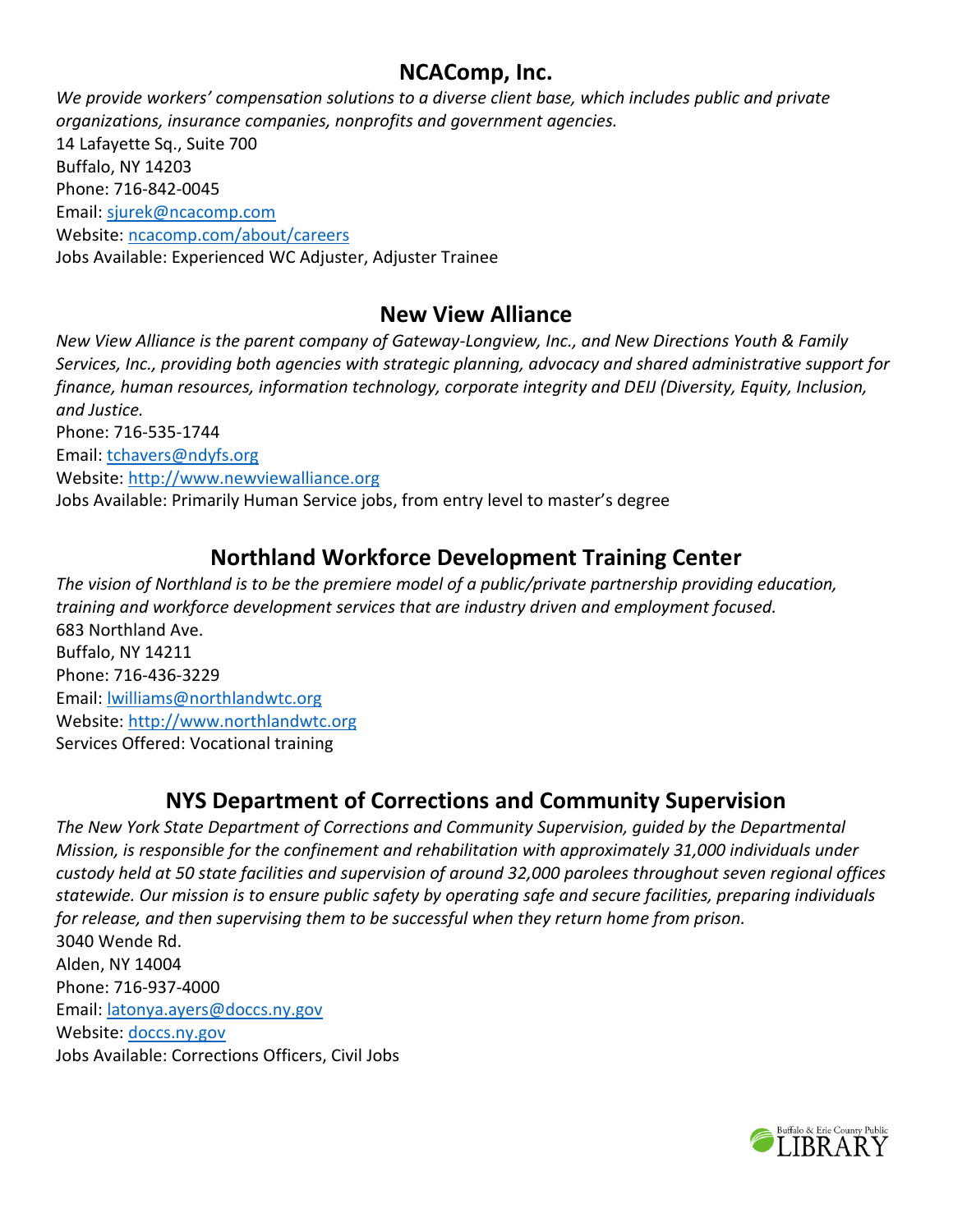#### **NYS Police**

*Our mission, to serve, protect and defend the people of New York, while preserving the rights and dignity of all, has remained constant from our inception and is still our goal today.*  4525 W. Saile Dr. Batavia, NY 14020 Phone: 585-344-6260 Email: [ARecruit@troopers.ny.gov](mailto:ARecruit@troopers.ny.gov) Website: [joinstatepolice.ny.gov](http://joinstatepolice.ny.gov/) Jobs Available: Law Enforcement

#### **People, Inc.**

*People Inc. exists so that individuals with disabling conditions or other special needs have the supports they need to participate and succeed in an accepting society.* 692 Millersport Hwy. Amherst, NY 14226 Phone: 716-322-7080 Email: [luke.walczyk@people-inc.org](mailto:luke.walczyk@people-inc.org) Website: [http://www.people-inc.org](http://www.people-inc.org/) Jobs Available: Direct Support Professionals

## **Professional Culinary Academy**

*At The Professional Culinary Academy, we believe that well-rounded, career-specific education leads to a rewarding, successful future. We've specifically designed a dedicated program to allow students to learn the skills needed for entry level hospitality and restaurant employment through efficient coursework and experiential learning.* 875 Elmwood Ave. Buffalo, NY 14222 Phone: 716-831-7801 Email: [vzeigler@edtraining.com](mailto:vzeigler@edtraining.com) Website: [http://www.professionalculinaryacademy.com](http://www.professionalculinaryacademy.com/) Services Offered: Vocational Training

### **Reikart House Hotel & Jazzboline Resturant & Bar**

*Whether you are hungry for dinner, lunch, breakfast, or just want a cocktail, we offer it all! Indulge your palate with our room service food and beverage options, or enjoy a cocktail and glass of wine in our fireside lounge. If you choose to go out, there's something for every taste nearby, including Jazzboline Restaurant & Bar which is just next door. Serving inspired regional cuisine, Jazzboline blends bold flavors with unabashed fun. Offering New American cuisine, well-curated cocktails, and local craft brews on-tap.*  5000 Main St. Amherst, NY 14226 Phone: 716-839-2200 Email: [leticia.moreno@reikarthouse.com](mailto:leticia.moreno@reikarthouse.com) Website: [http://www.reikarthouse.com](http://www.reikarthouse.com/) Jobs Available: Hospitality Jobs (Front Desk, Line Cooks, Dishwashers, Servers)

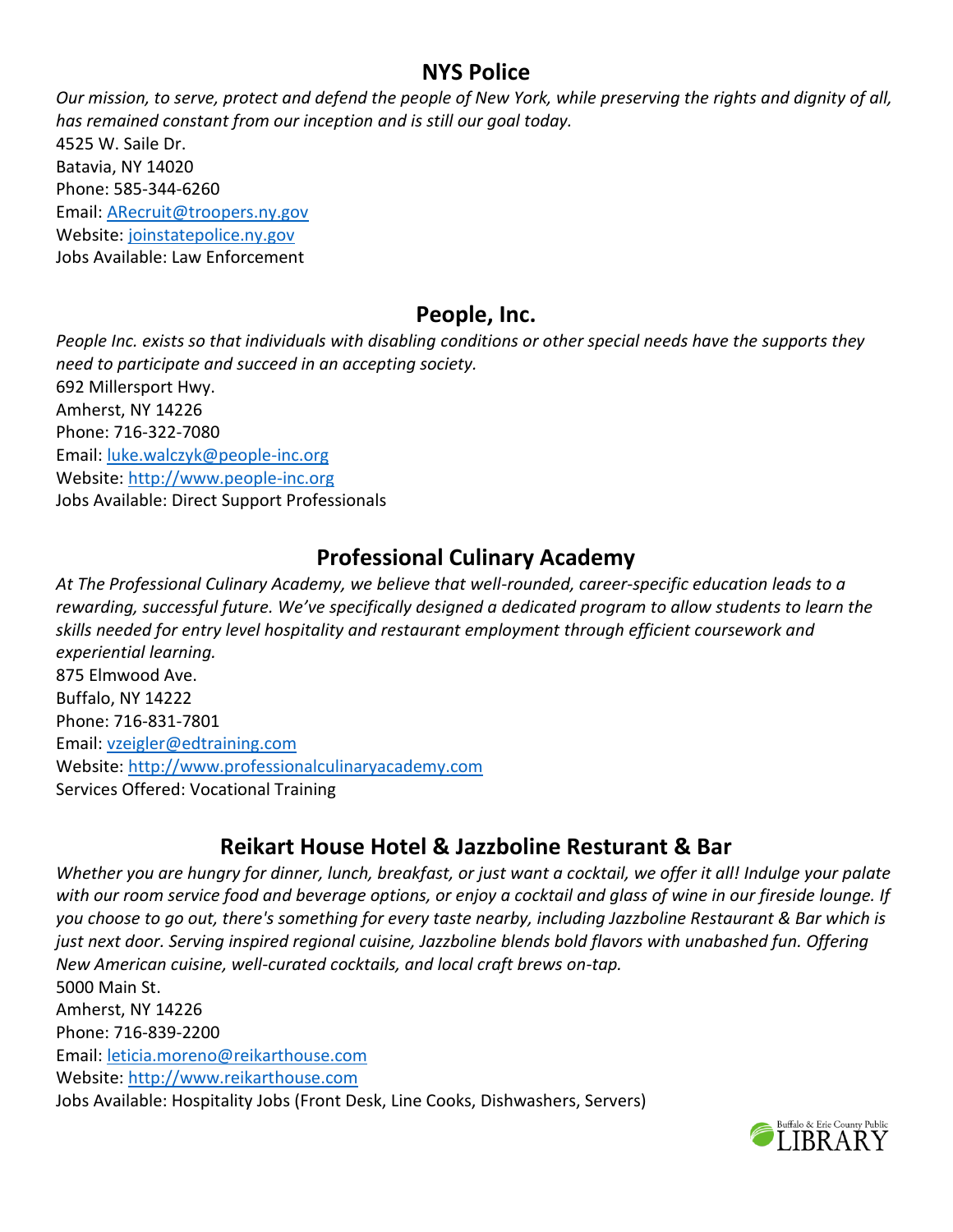#### **Seneca Gaming Corporation**

*Seneca Gaming Corporation (SGC) is a wholly owned, tribally chartered corporation of the Seneca Nation of Indians (Nation) which operates all of the Nation's Class III gaming operations in Western New York. Seneca Gaming Corporation, through its wholly owned subsidiaries, Seneca Niagara Falls Gaming Corporation (SNFGC), Seneca Territory Gaming Corporation (STGC), and Seneca Erie Gaming Corporation (SEGC), operates Seneca Niagara Resort & Casino in Niagara Falls, New York, Seneca Allegany Resort & Casino in Salamanca, New York, and Seneca Buffalo Creek Casino in Buffalo, New York.* 310 Fourth St.

Niagara Falls, NY 14303 Phone: 716-501-4005 Email: [RZornick@senecacasinos.com](mailto:RZornick@senecacasinos.com) Website: [http://www.senecacasinos.com](http://www.senecacasinos.com/) Jobs Available: Multiple full time and part time positions

#### **Spectrum**

*Charter Communications, Inc. is a leading broadband connectivity company and cable operator serving more than 31 million customers in 41 states through its Spectrum brand. Over an advanced communications network, the company offers a full range of state-of-the-art residential and business services including Spectrum Internet®, TV, Mobile and Voice.* 2875 Union Rd. Cheektowaga, NY 14227 Phone: 716-558-8502 Email: [Megan.Dorler@charter.com](mailto:Megan.Dorler@charter.com) Website: [jobs.spectrum.com](http://jobs.spectrum.com/) Jobs Available: Customer Service Representatives, Direct Sales Representatives

## **The Service Collaborative of WNY**

*Using a hands on approach, The Service Collaborative addresses needs of individuals and organizations - leveraging strengths to build stronger communities.* 173 Elm St. Buffalo, NY 14203 Phone: 716-418-8500 Email: [awilson@tscwny.org](mailto:awilson@tscwny.org) Website: [www.tscwny.org](http://www.tscwny.org/) Jobs Available: Americorps ABLE, EOC, VISTA